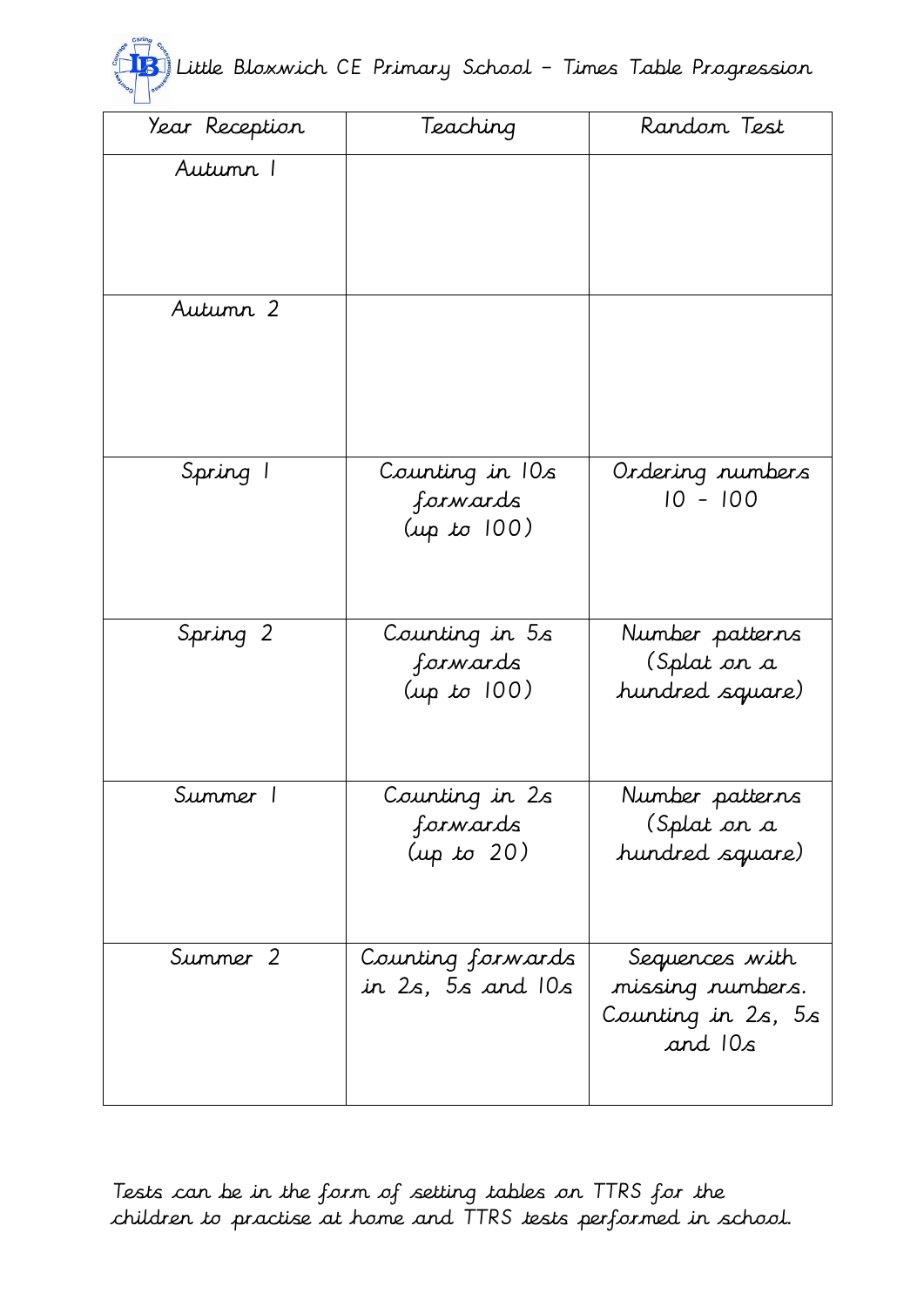

| Year 1   | Teaching                                                      | Random Test                                                                                     |  |  |
|----------|---------------------------------------------------------------|-------------------------------------------------------------------------------------------------|--|--|
| Autumn 1 | Counting in 10s<br>forwards/backwards                         |                                                                                                 |  |  |
| Autumn 2 | Counting in 2s<br>f <i>orwards/backwards</i>                  | Sequences with<br>missing rumbers<br>Counting in 10s Eg<br>count 5 tens and<br>write the answer |  |  |
| Spring 1 | Counting in 5s<br>forwards/backwards                          | Sequences with<br>missing rumbers<br>Counting in 10s<br>and 2s                                  |  |  |
| Spring 2 | Counting forwards<br>/backwards in 2s,<br>$5s$ and $10s$      | Sequences with<br>missing rumbers<br>Counting in 10s,<br>$2s$ and $5s$                          |  |  |
| Summer 1 | Consolidation/<br>Mastery/Preparation<br>for end of year test | Sequences with<br>missing rumbers<br>Counting in 10s,<br>2s and 5s                              |  |  |
| Summer 2 | Consolidation/<br>Mastery/Preparation<br>for end of year test | Sequences with<br>missing rumbers<br>Counting in 10s,<br>$2s$ and $5s$                          |  |  |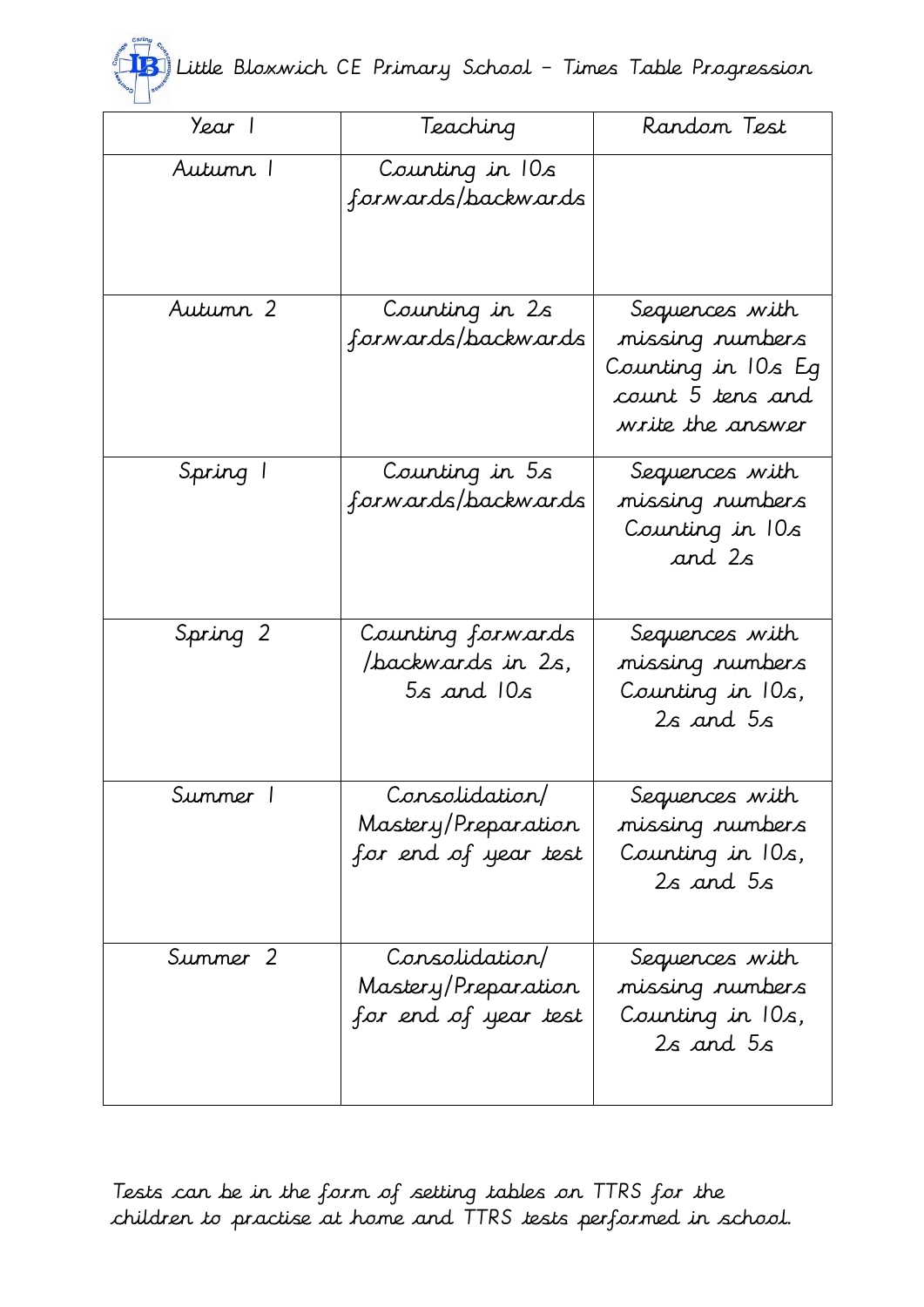

| Year 2   | Teaching                                                                       | Random Test                              |  |  |
|----------|--------------------------------------------------------------------------------|------------------------------------------|--|--|
| Autumn T | Counting forwards<br>/backwards in 2s,<br>$5s$ and $10s$<br>Revision from Year | XIO                                      |  |  |
| Autumn 2 | $X 0, \div 0$ and mixed<br>$X10/+10$                                           | XIO                                      |  |  |
| Spring 1 | $X2, ÷2$ and mixed<br>$X2/\div 2$                                              | $X2, X10 \div 2 \div 10$                 |  |  |
| Spring 2 | $X5, ÷ 5$ and mixed<br>$X5/+5$                                                 | $X2, X5, X10 \div 2$<br>$\div 10$        |  |  |
| Summer 1 | $X3, ÷3$ and mixed<br>$X3/\div 3$                                              | $X2, X5, X10 \div 2$<br>$\div 10 \div 5$ |  |  |
| Summer 2 | Consolidation/<br>Mastery/<br>Preparation for end<br>of year test              | XO, XI, X2, X3,<br>X5, XIO               |  |  |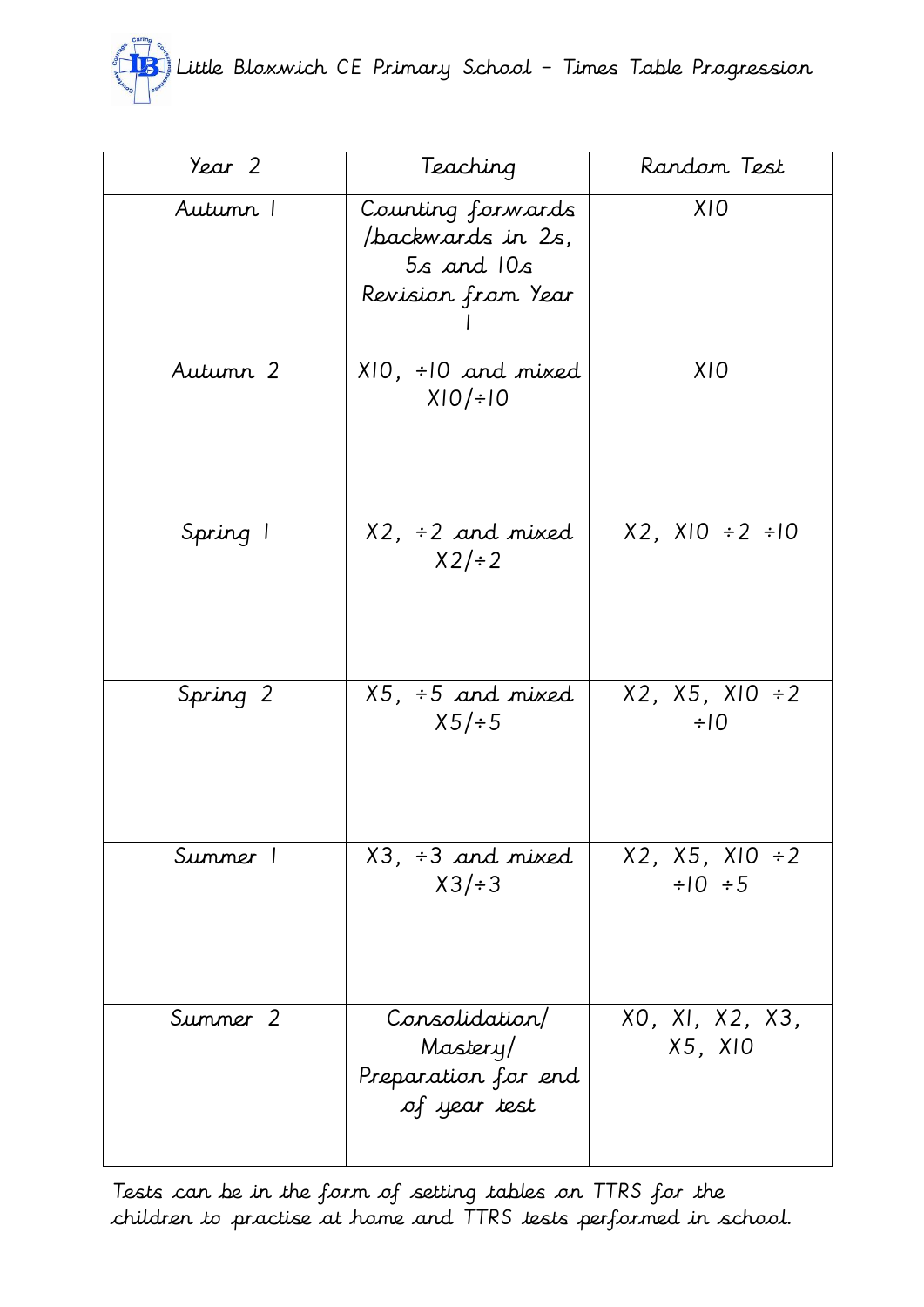

| Year 3   | Teaching                                                                                                | Random Test                                |
|----------|---------------------------------------------------------------------------------------------------------|--------------------------------------------|
| Autumn T | Continue with X3<br>and $\div$ 3                                                                        | XO, XI, X2, X3,<br>X5, X10                 |
| Autumn 2 | $X6, ÷6$ and mixed<br>$X6/\div 6$<br>$(double X3/\div 3)$<br>(6X4 6X6, 6X7,<br>6X8, 6X9, 6XII,<br>6X12) | XO, XI, X2, X3,<br>X5, X6, X10             |
| Spring 1 | $X4, ÷4$ and mixed<br>$X4/ \div 4$<br>(double $X2/\div 2$ )                                             | XO, XI, X2, X3,<br>X4, X5, X6, X10,        |
| Spring 2 | $X8, ÷ 8$ and mixed<br>$X8/\div 8$<br>$(double X4/\div 4)$<br>(8X7, 8X8, 8X9,<br>8XII, 8XI2)            | XO, XI, X2, X3,<br>X4, X5, X6, X8,<br>XIO, |
| Summer 1 | Consolidation/<br>Mastery/<br>Preparation for end<br>of year test                                       | XO, XI, X2, X3,<br>X4, X5, X6, X8,<br>XIO. |
| Summer 2 | Consolidation/<br>Mastery/<br>Preparation for end<br>of year test                                       | XO, XI, X2, X3,<br>X4, X5, X6, X8,<br>XIO, |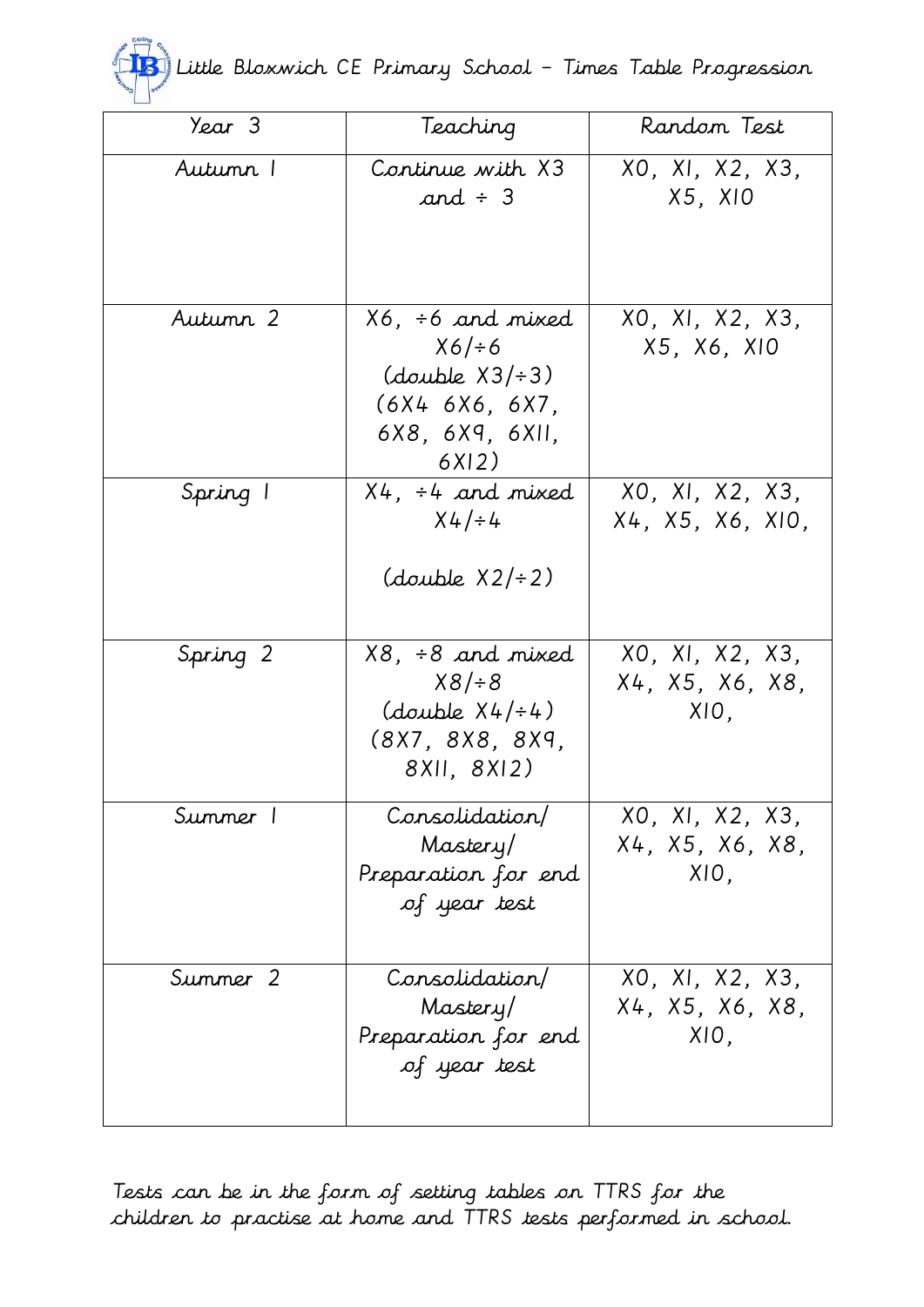|  |  |  | (TB) Little Bloxwich CE Primary School - Times Table Progression |
|--|--|--|------------------------------------------------------------------|
|  |  |  |                                                                  |

| Year 4   | Teaching                                           | Random Test                                                               |  |  |  |
|----------|----------------------------------------------------|---------------------------------------------------------------------------|--|--|--|
| Autumn 1 | $XII, \div II$ and mixed<br>$X  /\div  $           | XO, XI, X2, X3,<br>X4, X5, X6, X8,<br>XIO, XII                            |  |  |  |
| Autumn 2 | $Xq$ , ÷9 and mixed<br>$Xq/+q$                     | XO, XI, X2, X3,<br>X4, X5, X6, X8,<br>X9, X10                             |  |  |  |
| Spring 1 | $X7, \div 7$ and mixed<br>$X7/+7$                  | XO, XI, X2, X3,<br>X4, X5, X6, X7,<br>X8, X9, XI0, XII                    |  |  |  |
| Spring 2 | $X12, \div 12$ and mixed<br>$X12/+12$              | XO, XI, X2, X3,<br>X4, X5, X6, X7,<br>X8, X9, X10, X11<br>X <sub>12</sub> |  |  |  |
| Summer 1 | Consolidation/<br>Mastery/<br>Preparation for test | XO, XI, X2, X3,<br>X4, X5, X6, X7,<br>X8, X9, X10, X11<br>X <sub>12</sub> |  |  |  |
| Summer 2 | Consolidation/<br>Mastery/<br>Preparation for test | XO, XI, X2, X3,<br>X4, X5, X6, X7,<br>X8, X9, X10, X11<br>X <sub>12</sub> |  |  |  |